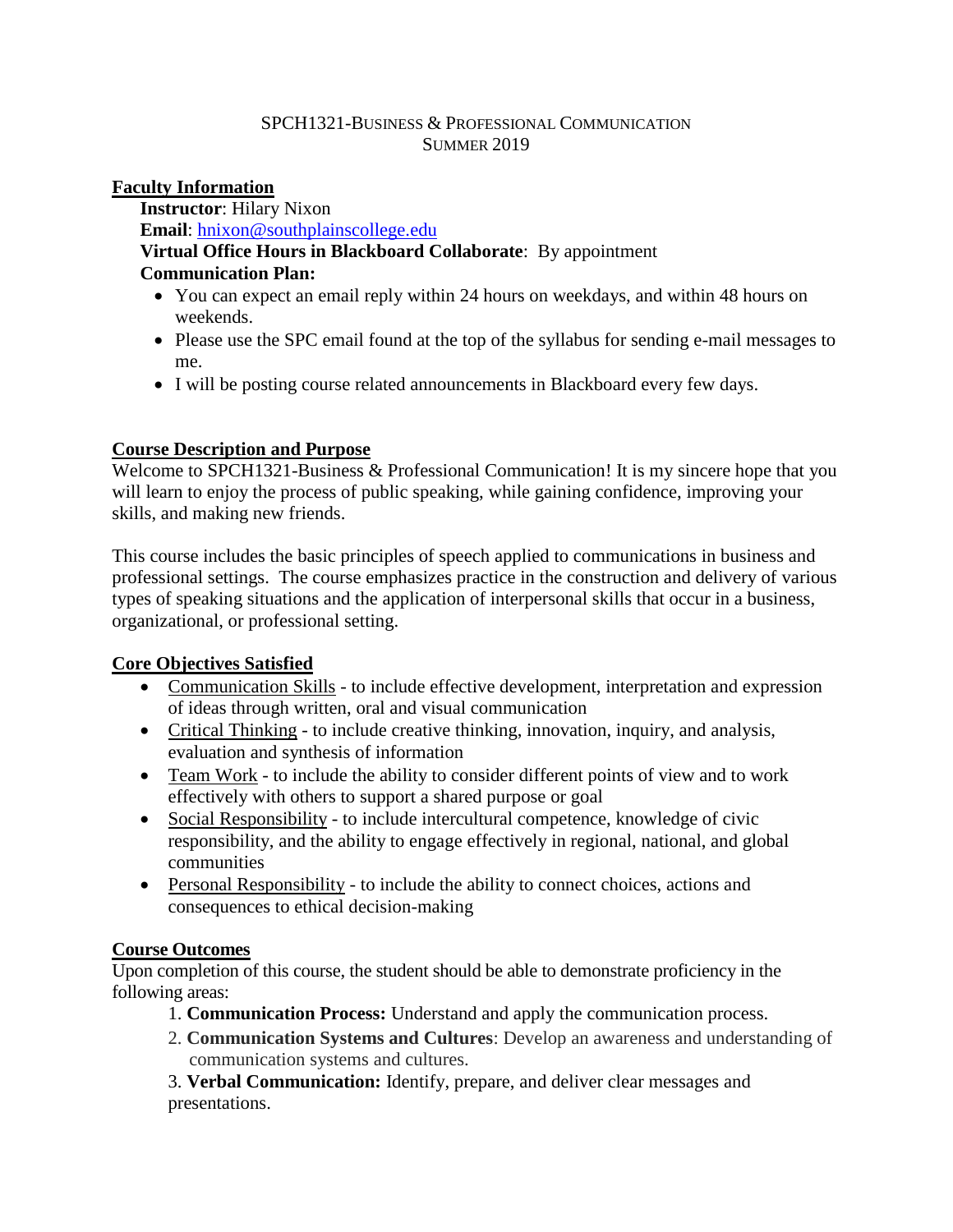- 4. **Nonverbal Communication:** Understand, define, utilize, and interpret different categories of nonverbal communication.
- 5. **Listening:** Understand the causes of poor listening, and realize the organizational and personal benefits of active listening.
- 6. **Interviewing:** Identify different types of interviews, evaluate effective interview skills, prepare job interview documents, and conduct an effective information gathering interview.
- 7. **Small Groups:** Identify the characteristics of small groups, identify the steps used for problem solving, and understand leadership tasks as well as functional and dysfunctional team behaviors.
- 8. **Public Speaking:** Successfully prepare and deliver multiple credible, confident presentations. Evaluate the speaking skill and content of other speakers.

### **Course Requirements**

- 1. To read the information assigned; you will be tested on this material, in addition to class lecture/discussion materials on scheduled exams.
- 2. To take thorough notes and study all lecture material, informational handouts, and assigned readings.
- 3. To actively participate in class discussions and group activities.
- 4. To show maturity and professionalism in preparation of assignments and in classroom behavior.
- 5. To show courteousness to fellow classmates/speakers.
- 6. To initiate consultations with the instructor whenever assistance is needed regarding class assignments.
- 7. To appropriately cite information obtained from other sources, both in written and verbal formats. Please refer to the academic honesty section below for further details.
- 8. To initiate withdrawal from the course if absences become excessive.

# **Required Course Textbook**

Fox, J. & Finley, K. (2018). From Entry Level to Executive: All Communication Counts. Fountainhead Press. ISBN: 9781680367744

### **Technical Requirements**

- Desktop or laptop computer
- High speed internet access
- SPC E-mail
- Microsoft Office
- Adobe Reader (download from [Adobe.com](http://get.adobe.com/reader) )
- Flash Player (download from [Adobe Flashplayer](http://get.adobe.com/flashplayer/))
- Audio and video capabilities (for watching and listening to course content)
- Web camera and microphone (for video conferencing and recording vlogs)
- Blackboard Collaborate system requirements

### **Technical Skill Requirements**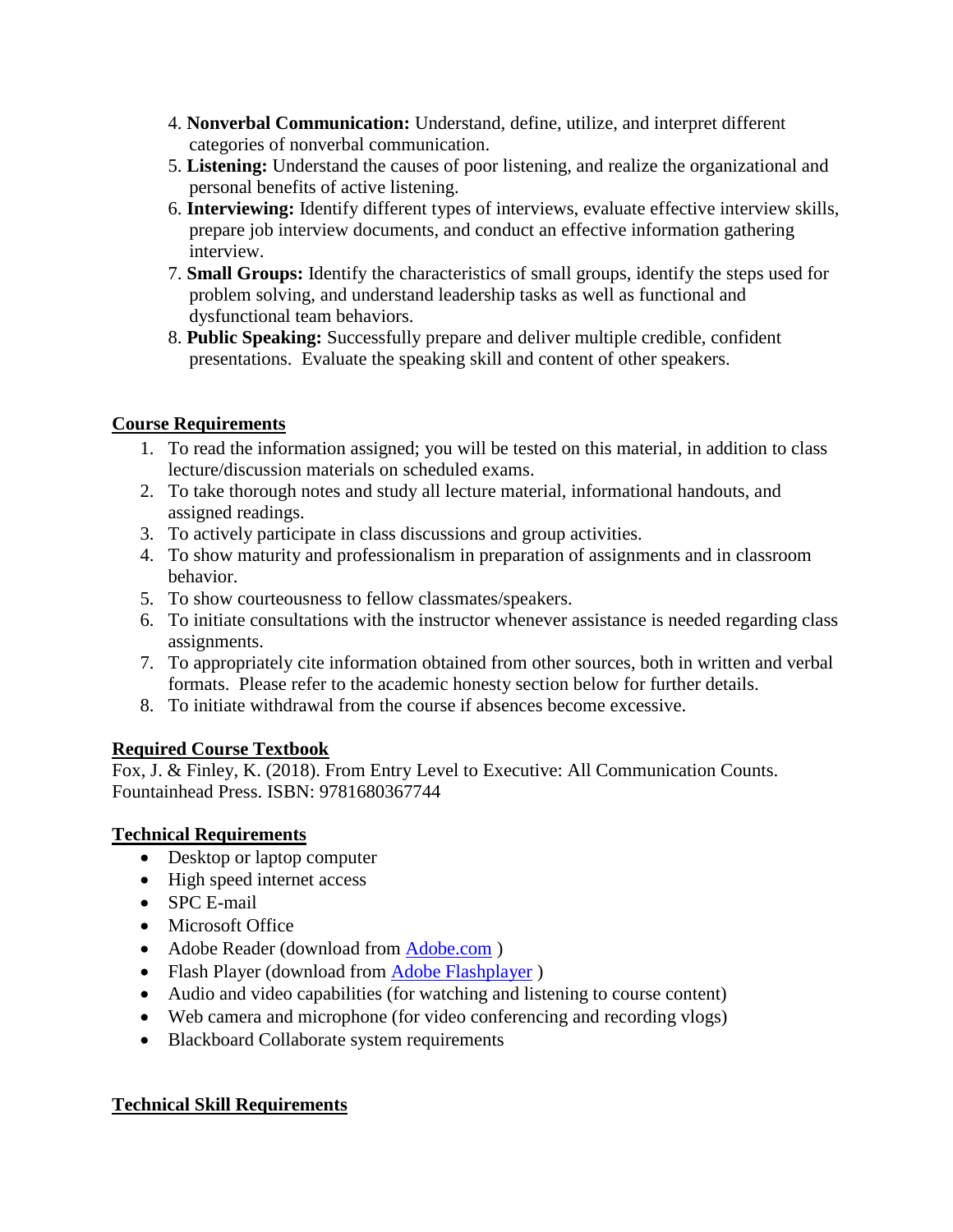Be comfortable with the following

- Microsoft Word or word processor that can save Word compatible files (.doc)
- Using email for communication, attaching documents
- Internet search engines and browsers
- Recording and uploading video files. Not having a way to record speeches or vlogs will not be tolerated as an excuse for failure to submit assignments.
- The ability to download video files, or to stream files.

### **Academic Honesty**

It is my expectation and the institution's that appropriate citation and documentation be given for materials and information obtained from other sources. Cases of plagiarism will be treated as will any case of academic dishonesty, with at least a failing grade for the assignment/examination. In addition, the student may be dropped from the course with a failing grade. See the *SPC Student Handbook* for more information.

#### **ADA Statement**

Students with disabilities, including but not limited to physical, psychiatric, or learning disabilities, who wish to request accommodations in this class should notify the Disability Services Office early in the semester so that the appropriate arrangements may be made. In accordance with federal law, a student requesting accommodations must provide acceptable documentation of his/her disability to the Disability Services Office. For more information, call or visit the Disability Services Office at Levelland Student Health & Wellness Center 806-716- 2577, Reese Center (also covers ATC) Building 8: 806-716-4675, Plainview Center Main Office: 806-716-4302 or 806-296-9611, or the Health and Wellness main number at 806-716- 2529.

#### **Diversity Statement**

In this class, the teacher will establish and support an environment that values and nurtures individual and group differences and encourages engagement and interaction. Understanding and respecting multiple experiences and perspectives will serve to challenge and stimulate all of us to learn about others, about the larger world and about ourselves. By promoting diversity and intellectual exchange, we will not only mirror society as it is, but also model society as it should and can be. If anyone is openly rude in class, s/he will be asked to leave class. If s/he is repeatedly rude, s/he will be dropped from the class.

### **Campus Concealed Carry**

Texas Senate Bill - 11 (Government Code 411.2031, et al.) authorizes the carrying of a concealed handgun in South Plains College buildings only by persons who have been issued and are in possession of a Texas License to Carry a Handgun. Qualified law enforcement officers or those who are otherwise authorized to carry a concealed handgun in the State of Texas are also permitted to do so. Pursuant to Penal Code (PC) 46.035 and South Plains College policy, license holders may not carry a concealed handgun in restricted locations. For a list of locations, please refer to the SPC policy at:

(http://www.southplainscollege.edu/human\_resources/policy\_procedure/hhc.php) Pursuant to PC 46.035, the open carrying of handguns is prohibited on all South Plains College campuses. Report violations to the College Police Department at 806-716-2396 or 9-1-1.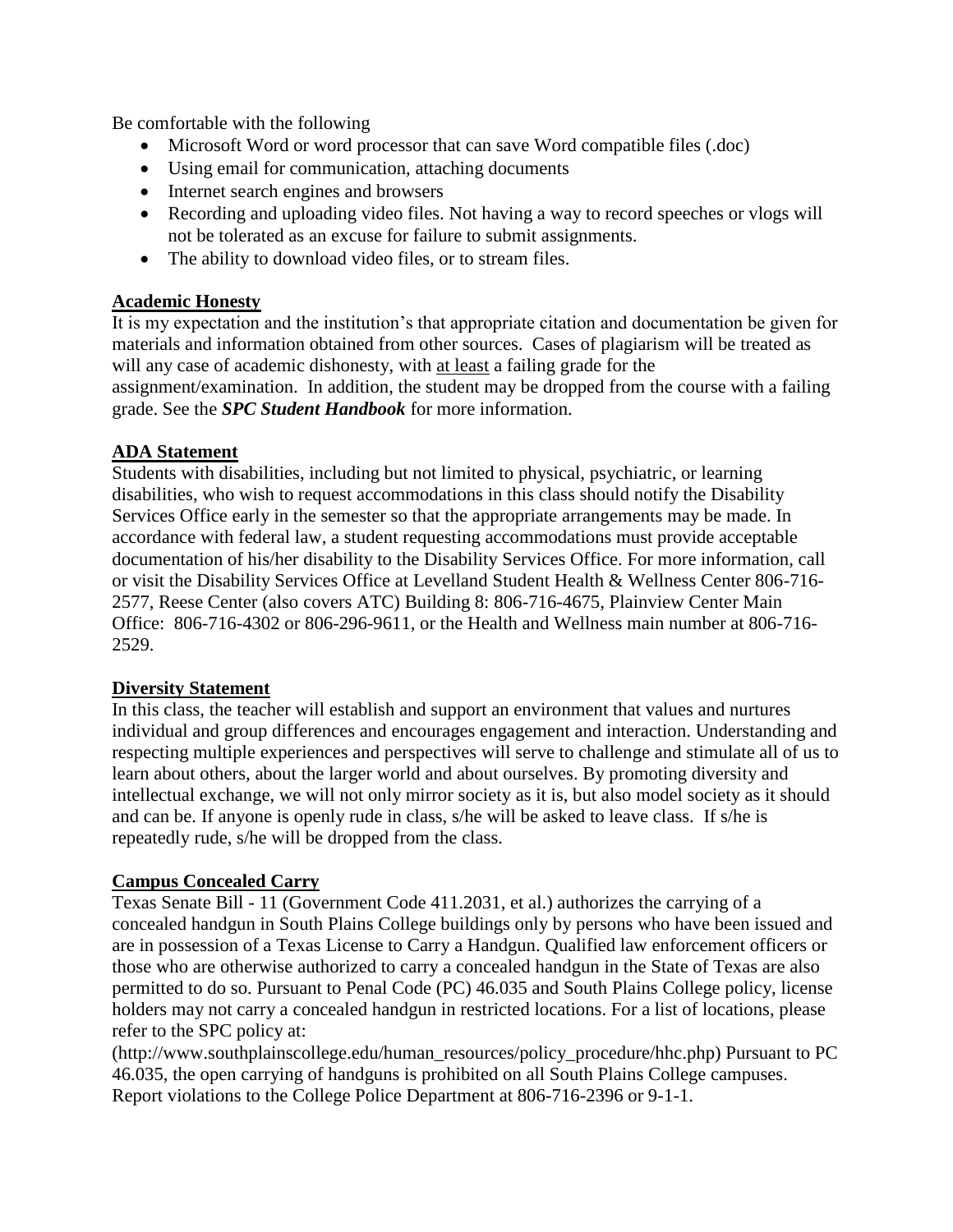### **Course Organization**

This course is organized into 15 learning modules. You can access the modules by clicking on the Modules link on the Course Menu in Blackboard. Modules will contain a combination of reading assignments, lecture videos or screencasts, links to additional readings and/or video material, and other content that will help you understand the focus of that particular module. Additionally, there will be various assessments included in each module, such as quizzes, learning activities, major assignments discussion boards and comments, video conferences, speeches, and peer and self-evaluations. Check the course schedule to see the specific assessments included in each module and specific due dates for each assessment.

## **Grading**

You can access your grades on the Blackboard Course Menu (My Grades). Grades will be posted after the due date and after all assignments have been graded. Speech Grading Rubrics will be made available to you when speeches are assigned so that you can prepare for my assessment methods.

Your final grade will be determined as follows:

- To earn an A, you need 895 points
- To earn a B, you need 795 points
- To earn a C, you need 695 points
- To earn a D, you need 595 points
- If your point total is 594 points or less, you will earn an F

If you have questions about or are concerned about a specific grade you earned, you will need to email me or visit me in virtual office hours to discuss the grade. If you want to appeal a grade you earned on a specific assignment, you have one week after the grade has been posted in Blackboard to approach your instructor about your questions or concerns. After one week, I will consider the matter closed. When you approach me after viewing your grade, you are expected to have revisited the assignment or speech description, the grading rubric, and the feedback provided to you by me.

### **Assignment Submissions**

You will submit all assignments through their designated submission link in Blackboard. You are required to title your assignment files in the following format: "lastname\_firstname\_assignmentname.doc".

### **Late Work Policy**

Module quizzes, learning activities, vlogs/comments, speech uploads, and peer and selfevaluations are due by 11:59pm Central Standard Time on the due date listed on the Course Schedule. Late work will not be accepted. The only exception that will be made will be for extended illnesses or a death in the family. In such instances, you must submit verifiable and official documentation to your instructor (e.g., a doctor's note indicating an extended illness or extenuating circumstance). Technological issues are not an excuse for late work. Do your assignments, quizzes and speeches early to ensure you have time for any issues that might arise.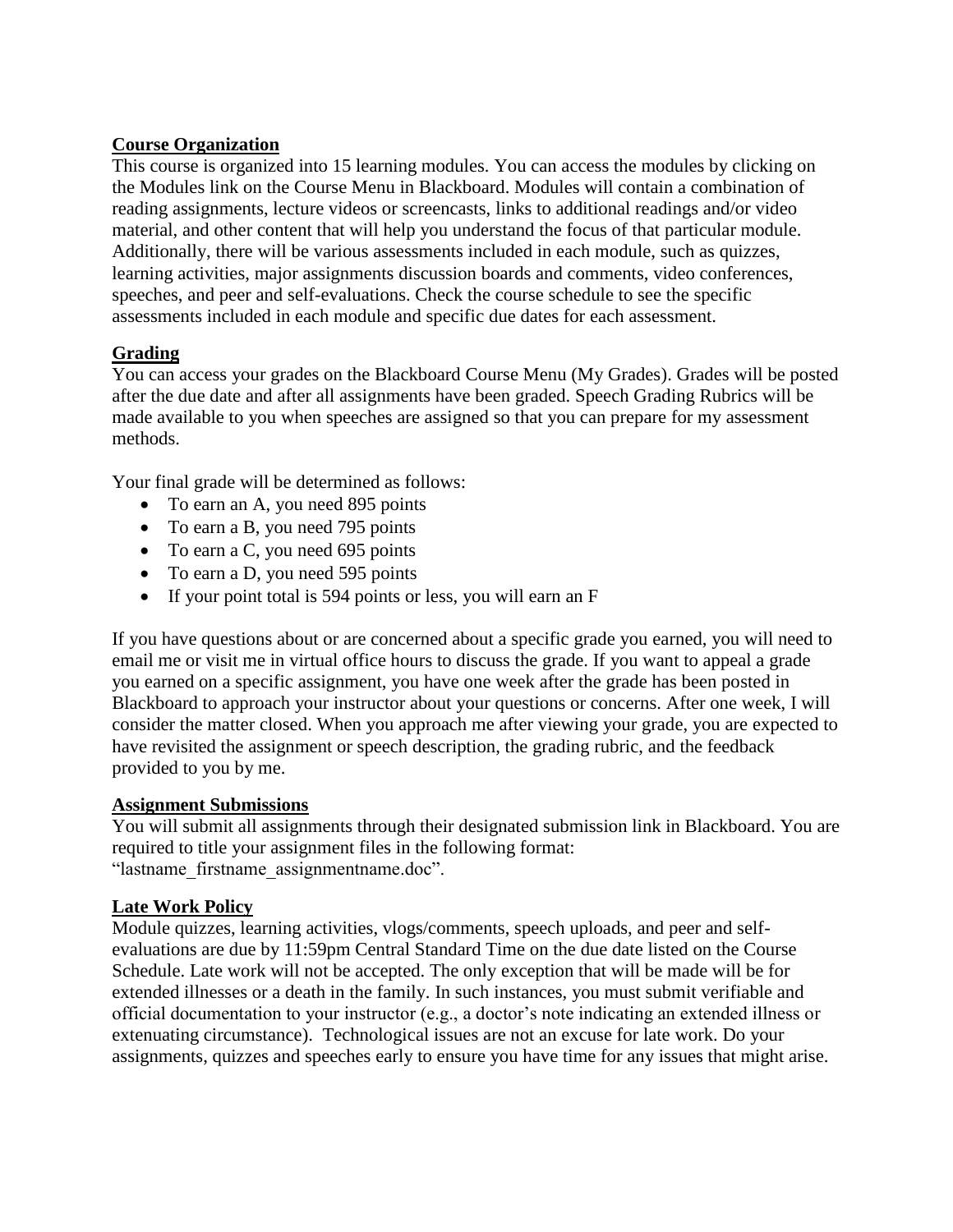Video Conferences, including video conferences when you will deliver synchronous speeches, can't be made up, as a major component of the assignment involves the synchronous audience. The only exception that will be made is in the event of a medical emergency. In such instances, you must submit verifiable and official documentation to your instructor (e.g., a doctor's note). If you are unable to commit to the video conferencing on the dates and times listed on the Course Schedule, you will need to drop the course.

# **Learning Assessments**

| <b>Grade Distribution:</b> |
|----------------------------|
|                            |

| Exam 1                           | 100 points |
|----------------------------------|------------|
| Cover Letter/Resume              | 100 points |
| <b>Informative Presentation</b>  | 100 points |
| <b>Group Presentation</b>        | 100 points |
| <b>Persuasive Presentation</b>   | 100 points |
| <b>Quizzes</b>                   | 100 points |
| Discussion Boards & Activities   | 200 points |
| <b>Career Research Interview</b> | 100 points |
| Exam 2                           | 100 points |

## **Course Work:**

- 1. Exams-There will be 2 major exams during the semester. Each exam covers the information preceding the exam. There are no cumulative exams.
- 2. Presentations-Completion of the three presentations (speeches) is a requirement for passing this class. On your scheduled speech dates, you will be presenting various types of presentations. You must be an attentive audience member for other presentations given during your scheduled group time, and you must complete all speeches to pass this course. Points will be deducted from your presentation if you are late, and not an attentive and respectful audience member. The two individual speech assignments are explained in the Assignments section of Blackboard. Additional information can be found within the Module sections for the correct chapters.
- 3. Participation-You will be asked to engage in discussions and to do learning activities throughout the semester. These assignments and discussion boards count as participation grades.
- **4.** You will find all chapter quizzes within each module in Blackboard. You MUST take the quiz by the deadline.

# **Instructors Expectations of the Student**

- You will be expected to log into the Blackboard course **daily** to be aware of possible announcements/reminders and to pace your progress in the course.
- Higher institutions recommend that students plan to spend 2 hours of outside study for every 1 hour of in class time. For a 3 credit-hour, face-to-face course that means a total time investment of nine hours per week, or 135 hours per semester, in a 15-week course. Expectations for time investment are no less rigorous for online courses at SPC.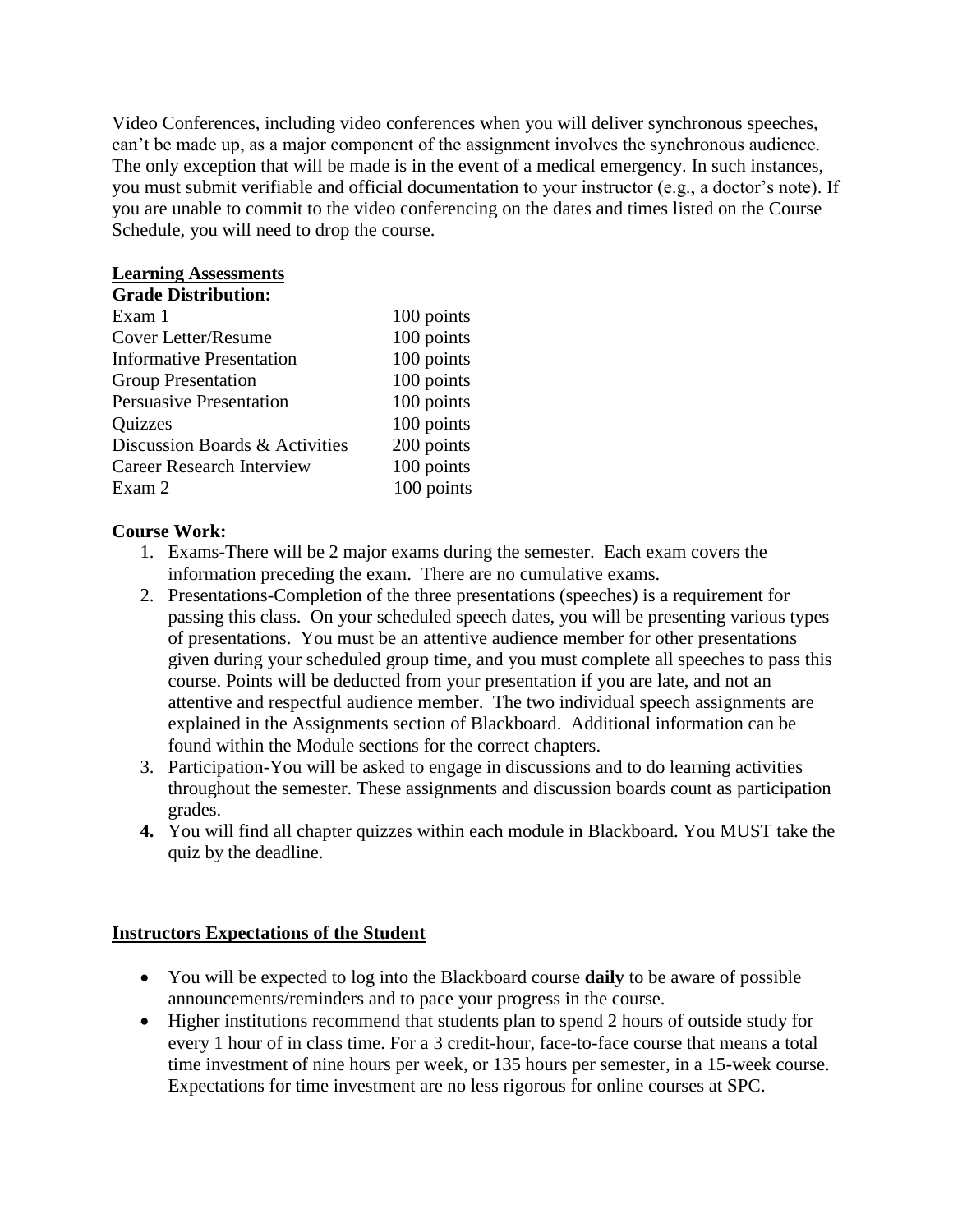According to this guideline, you should expect to invest 9 hours per week in this course, during a spring or fall semester; more in a summer course.

- Online course activities promote learning and the creation of a learning community, so they are encouraged and expected.
- Students are expected to maintain an online environment conducive to learning, which includes "netiquette" (Internet etiquette). The following site includes basic rules for [Online Discussion Netiquette.](https://www.depts.ttu.edu/elearning/blackboard/student/netiquette.php) More importantly ensure that your e-mail messages, discussion board postings, and other electronic communications are thoughtful. We will welcome diverse opinions in this course, and you are expected to demonstrate an open mind and courtesy when responding to the thoughts and ideas of others. Civility in the Online Classroom (**the following are prohibited):** 
	- o making offensive remarks in e-mail or the discussion board,
	- o using inappropriate language or discussing inappropriate topics online,
	- o spamming,
	- o hacking,
	- o using SPC or Blackboard e-mail or discussion board for commercial purposes,
	- o using all caps (considered shouting in online communications), or
	- o cyber-bullying or online harassment of any type.
- Inappropriate behavior shall result in consequences ranging from a request to correct the problem, to removal from the course or even the university, depending on the severity of the behavior. Disciplinary actions will be taken according to the SPC Student Handbook.
- Note that students from other institutions are still bound by SPC policies in the course.

#### **Course and Technical Help:**

Do not hesitate to call or e-mail me if you have course-related questions. I am here to guide you through the course. Generally, I will try to respond to calls and e-mails within 24 hours during the week and 48 hours on the weekend.

Be aware that the Instructional Technology office and Blackboard both recommend using a browser other than Internet Explorer when using Blackboard.

Please realize that this is not a computer class, so our content is business and professional communication, not Windows or Word processing. I can answer any questions about the course content or assignments, but I will be no help with technical problems.

#### **Blackboard Support**

For Blackboard support you make refer to the following resources:

- 1. When you log into Blackboard (BB), at the very top of the page, you will see a question mark icon with the word help next to it. Click on that icon.
- 2. You may also contact Secretary to the Director of Instructional Technology Ext. 2180 Direct: 806-716-2180 [blackboard@southplainscollege.edu](mailto:jetucker@southplainscollege.edu)